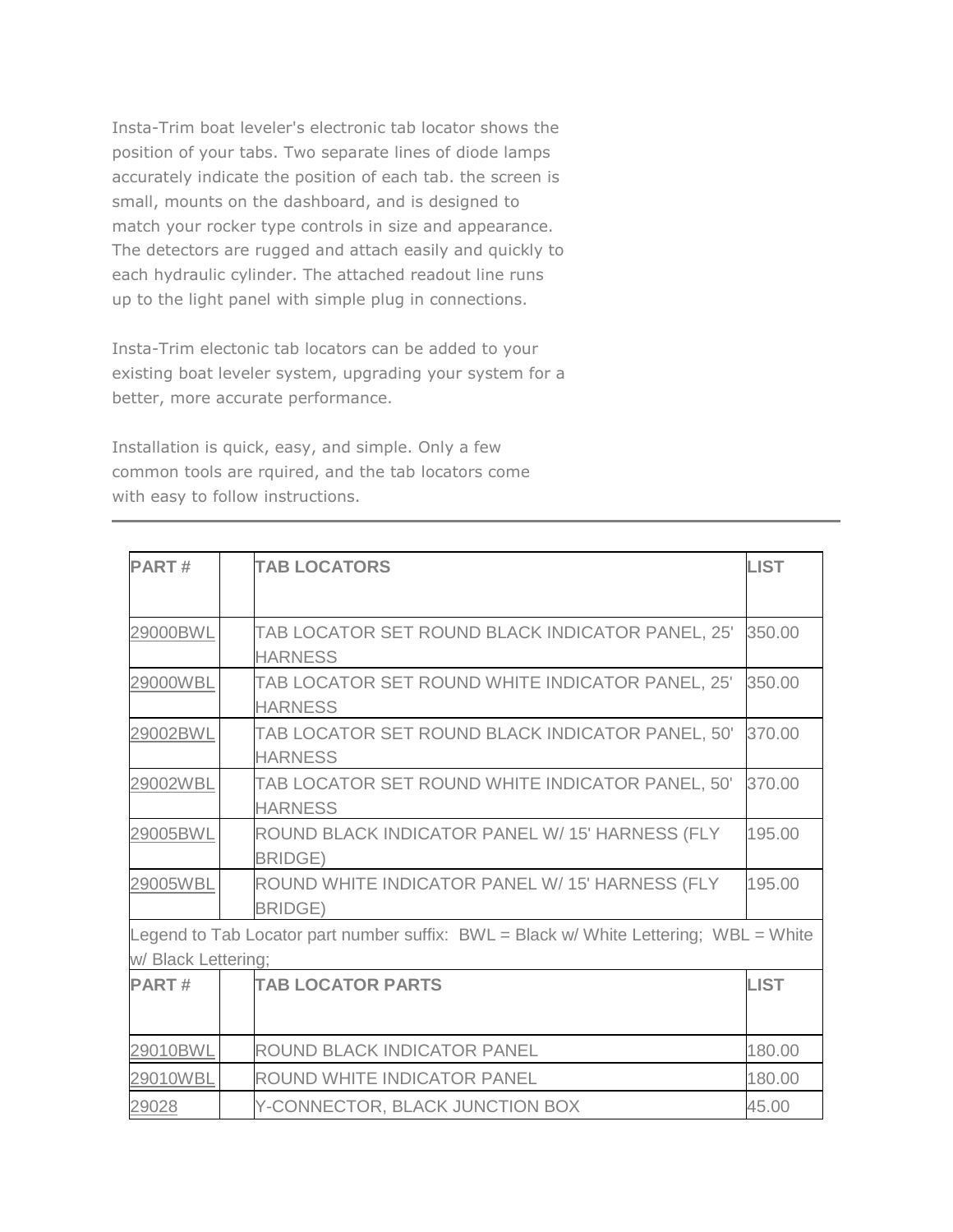| 29030    | <b>OUTSIDE SENSOR AND 6' CABLE</b>               | 120.00 |
|----------|--------------------------------------------------|--------|
| 29024-25 | WIRE HARNESS, 25' WITH PLUG. FITS Y-CONNECTOR TO | 65.00  |
|          | <b>PANEL</b>                                     |        |
| 29024-50 | WIRE HARNESS, 50' WITH PLUG. FITS Y-CONNECTOR TO | 95.00  |
|          | <b>PANEL</b>                                     |        |
| 29040    | <b>INSIDE SENSOR FOR PISTON CAP</b>              | 25.00  |
| 29040-A  | <b>BRASS SCREW FOR INSIDE SENSOR</b>             | 1.00   |
| 29202    | <b>BRACKET FOR LIGHT PANEL</b>                   | 15.00  |
| 29203    | <b>NUT FOR LIGHT PANEL</b>                       | 5.00   |

## **Installation Instruction for Tablocator kit.**

#### **Inside sensor**

Bring tabs to full up position, unscrew hosetrim from transom of the boat. Drill 13mm hole for hydralic hose and sensor cable. Loosen bottom large nut at base of cylinder. Then unscrew bolts fixing cylinder bracket to tab. Now unscrew large nut at base of cylinder and pull out ram. Attach small (red) inside sensor to top of ram with the mark "A as in figure 2,2" in line with the seam. Use 3mm drill bit and drill a hole not less then 13mm deep into ram, through the hole in the inside sensor. Fasten the inside sensor with the brass screw.

With a file, make a mark on lower part of ram "B in the figure 2,2" on the same side as the mark A. Reinstall the ram in reverse process and note that mark "B" must be facing up. Do not fix hose-trim yet. Repeat procedure for next side of boat.

### **Outside sensor**

Snap outside sensor onto cylinder with it's cable resting against top of cylinder. Make sure outside sensors centerline is in line with hose and mark "B" on ram. Run the cable through the same hole as the hose, drill a little bit if necessary "13mm as in figure 6". Now reinstall the hose trim.Important, leave ample loop of cable for cylinders full move see figure 10.

### **Instrument**

Locate convenient position for instrument and saw out a hole 64mm  $\emptyset$  in diameter (2  $\frac{1}{2}$ "). Attach instrument and tighten with it´s brace. Caution: Do not over tigthen. Connect red wire from instrument to 12 or 24 volt preferably via ignition switch. Attach black wire from instrument to negative. Connect wire from sensor into the instrument. Run tabs down and the tablocator scale will gradually lighten and finally the entire scale will be illuminated.

### **Y connector**

Attach wires from each outsidesensor to Y-connector as color marking indicates also shown in figure "9,1". Fit Y-connector to boathull or transom with 2 small screw enclosed.

#### **Flybridge (optional)**

Install flybridge-instrument in the same way as the standard instrument. Connect standard instrument with 0,5m / 2 Ft wire to "3-way connector for flybridge". Run long cable from "3-way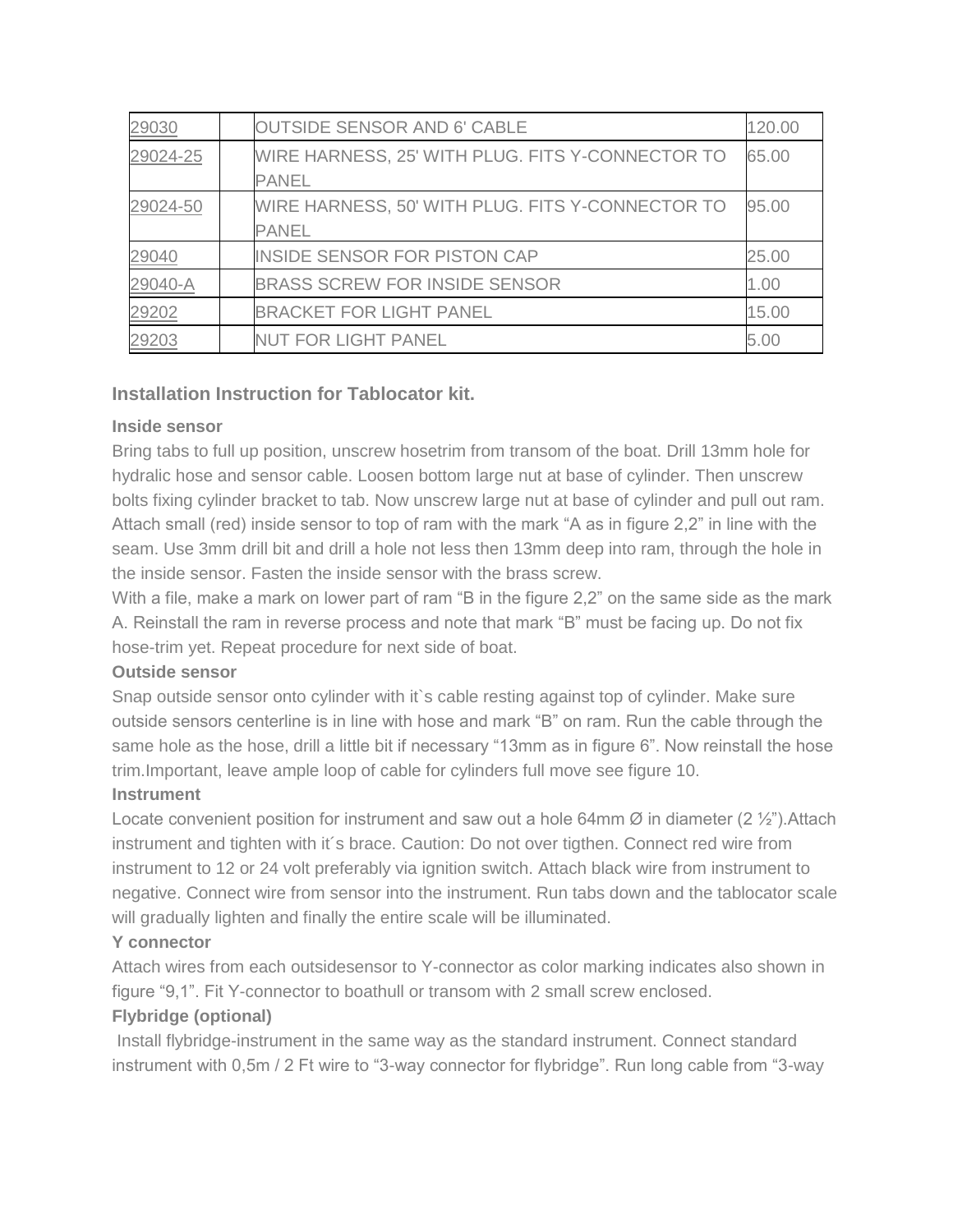connector for flybridge" to flybridge-instrument. Connect wire from sensors into "3-way connector for flybridge".